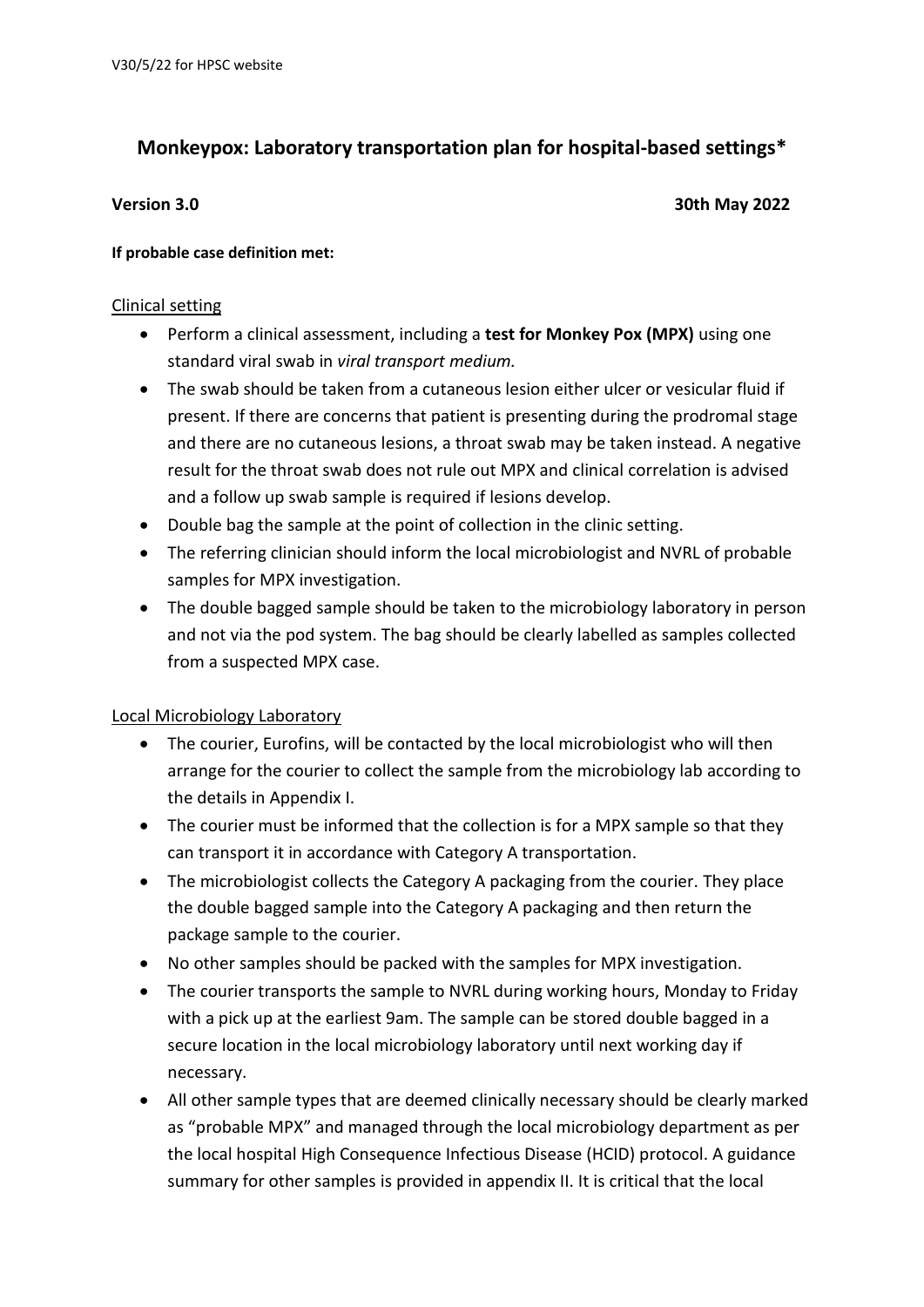hospital laboratory staff are clearly made aware of any samples arriving from a patient with suspected MPX.

### **NVRL**

• The sample will be tested for MPX DNA at NVRL with the aim to test concurrently for VZV DNA and HSV 1 and 2 DNA.

\*If testing is undertaken in non-hospital settings, mechanisms for transportation can be discussed with the local public health team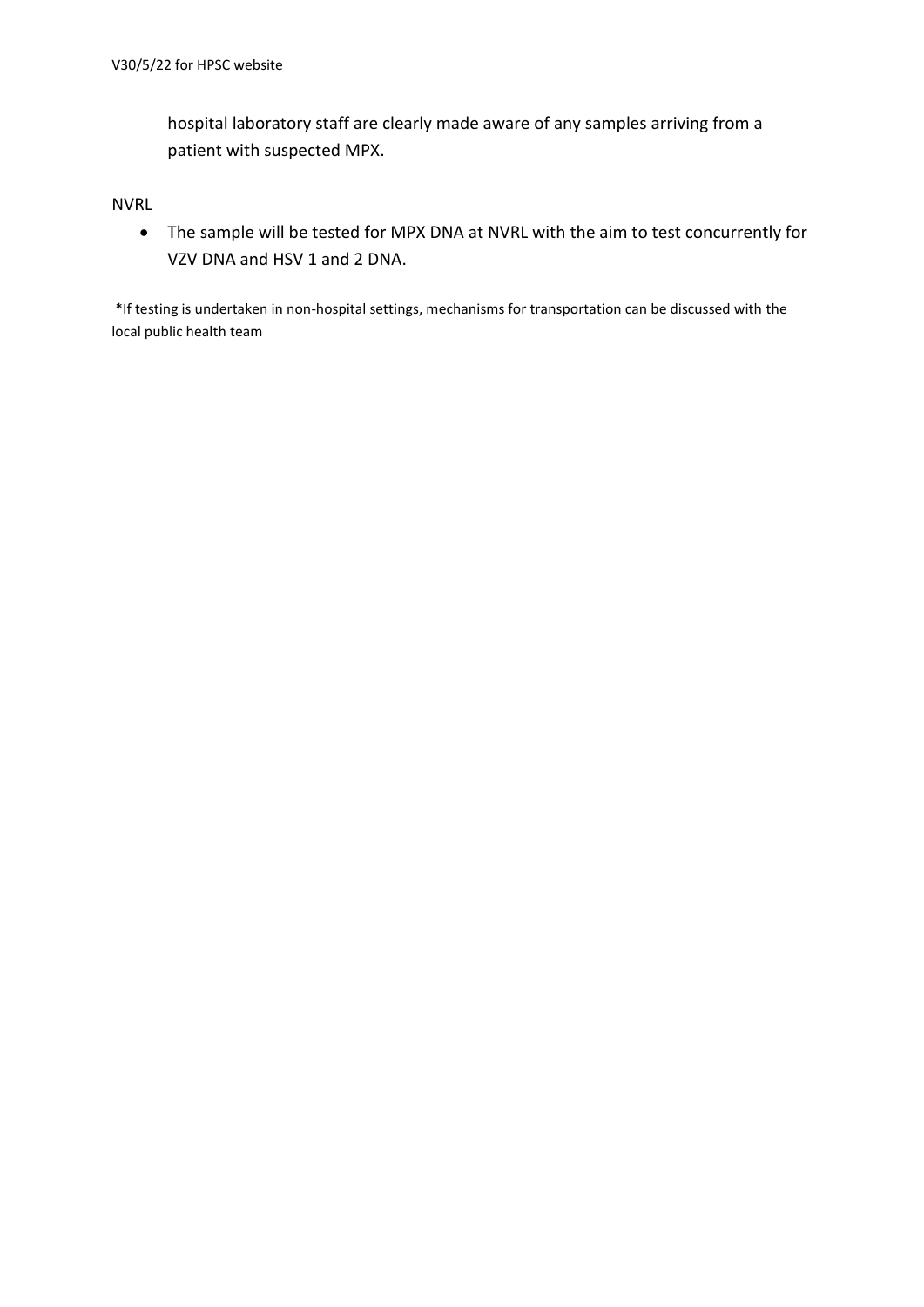## **Appendix I: Organising EUROFINS courier for sample transport**

- Eurofins Lablink will provide a qualified dedicated driver and van to transport the sample for MPX investigation from the microbiology laboratory to the NVRL
- Once contacted by Eurofins, the nearest driver will re-route to sample pick-up site within 30 minutes.\*\*
- Sample packaging and documentation for category A samples will be supplied by Biomnis
- The service offered is Monday to Friday 09.00 17.00
- To book a collection please call designated courier number (distributed internally) and quote MPXV1, clearly informing EUROFINS that it is a suspected MPX sample.

\*\*Actual sample pick-up time will depend on where nearest driver is re-routing from.